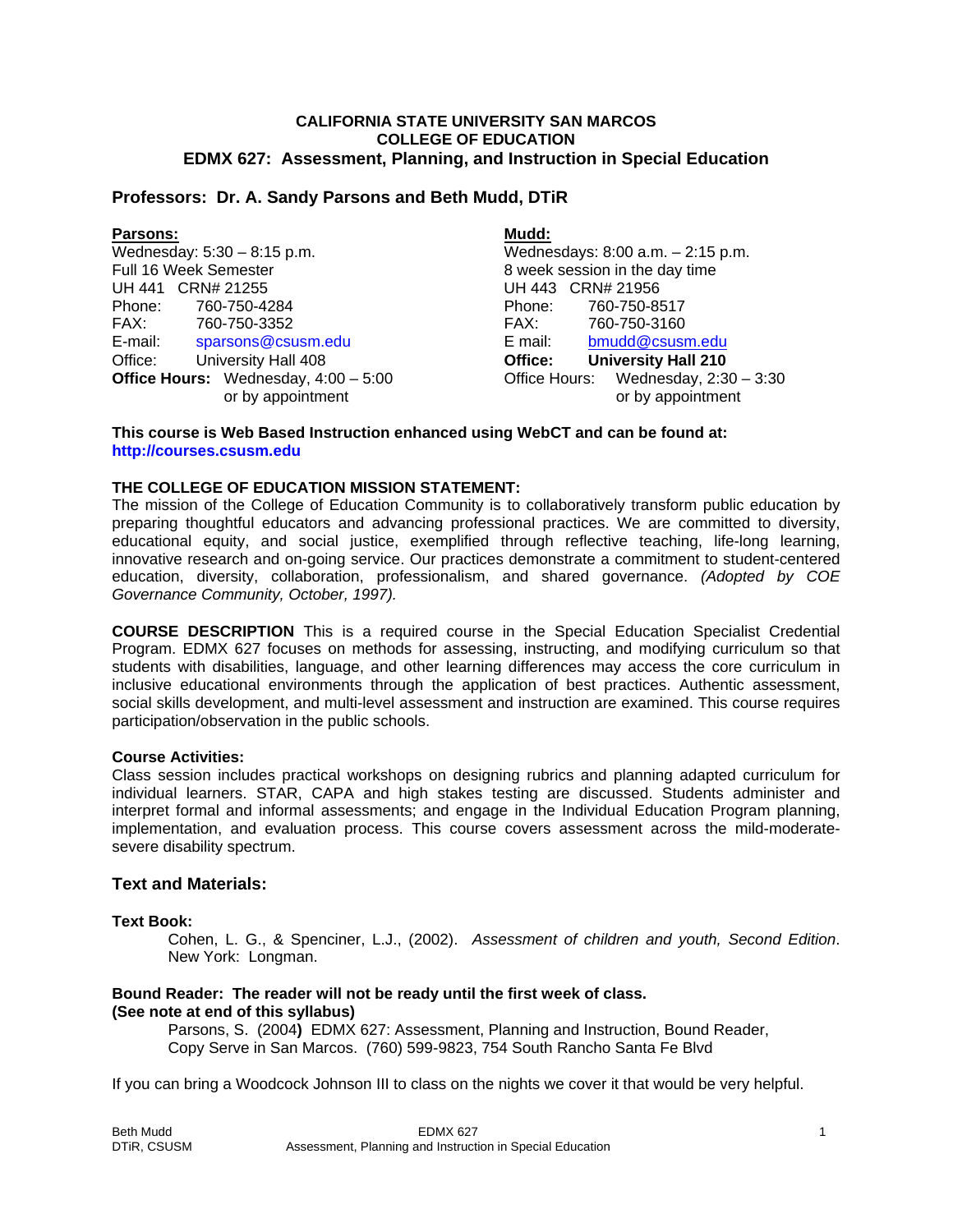Selected handouts given in class, instrument manuals and protocols, other as assigned.

# **On line access/work for WebCT based instruction portion of the course is required**.

http://courses.csusm.edu

### **Authorization to Teach English Learners**

This credential program has been specifically designed to prepare teachers for the diversity of languages often encountered in California public school classrooms. The authorization to teach English learners is met through the infusion of content and experiences within the credential program, as well as additional coursework. Students successfully completing this program receive a credential with authorization to teach English learners.

*(Approved by CCTC in SB 2042 Program Standards, August 02)*

# **Teacher Performance Expectation (TPE) Competencies**

The course objectives, assignments, and assessments have been aligned with the CTC standards for the Special Education Credential. This course is designed to help teachers seeking a California teaching credential to develop the skills, knowledge, and attitudes necessary to assist schools and district in implementing effective programs for all students. The successful candidate will be able to merge theory and practice in order to realize a comprehensive and extensive educational program for all students. You will be required to formally address the following TPEs in this course: (these will be handed out in class.

#### **College of Education Attendance Policy**

Due to the dynamic and interactive nature of courses in the College of Education, all students are expected to attend all classes and participate actively. At a minimum, students must attend more than 80% of class time, or s/he may not receive a passing grade for the course at the discretion of the instructor. Individual instructors may adopt more stringent attendance requirements. Should the student have extenuating circumstances, s/he should contact the instructor as soon as possible. *(Adopted by the COE Governance Community, December, 1997).* Students arriving late, leaving early or returning late from break shall receive participation point deductions.

#### **Students with Disabilities Requiring Reasonable Accommodations**

Students must be approved for services by providing appropriate and recent documentation to the Office of Disable Student Services (DSS). This office is located in Craven Hall 5205, and can be contacted by phone at (760) 750-4905, or TTY (760) 750-4909. Students authorized by DSS to receive reasonable accommodations should meet with their instructor during office hours or, in order to ensure confidentiality, in a more private setting.

#### **Activities and instructional methods for realizing objectives:**

| class discussions | group work        | lectures     | readings in texts & handouts |
|-------------------|-------------------|--------------|------------------------------|
| guest speakers    | WebCT course work | study quides | case studies/field work      |
| demonstrations    | observations      | videos       | written reflections          |
|                   |                   |              |                              |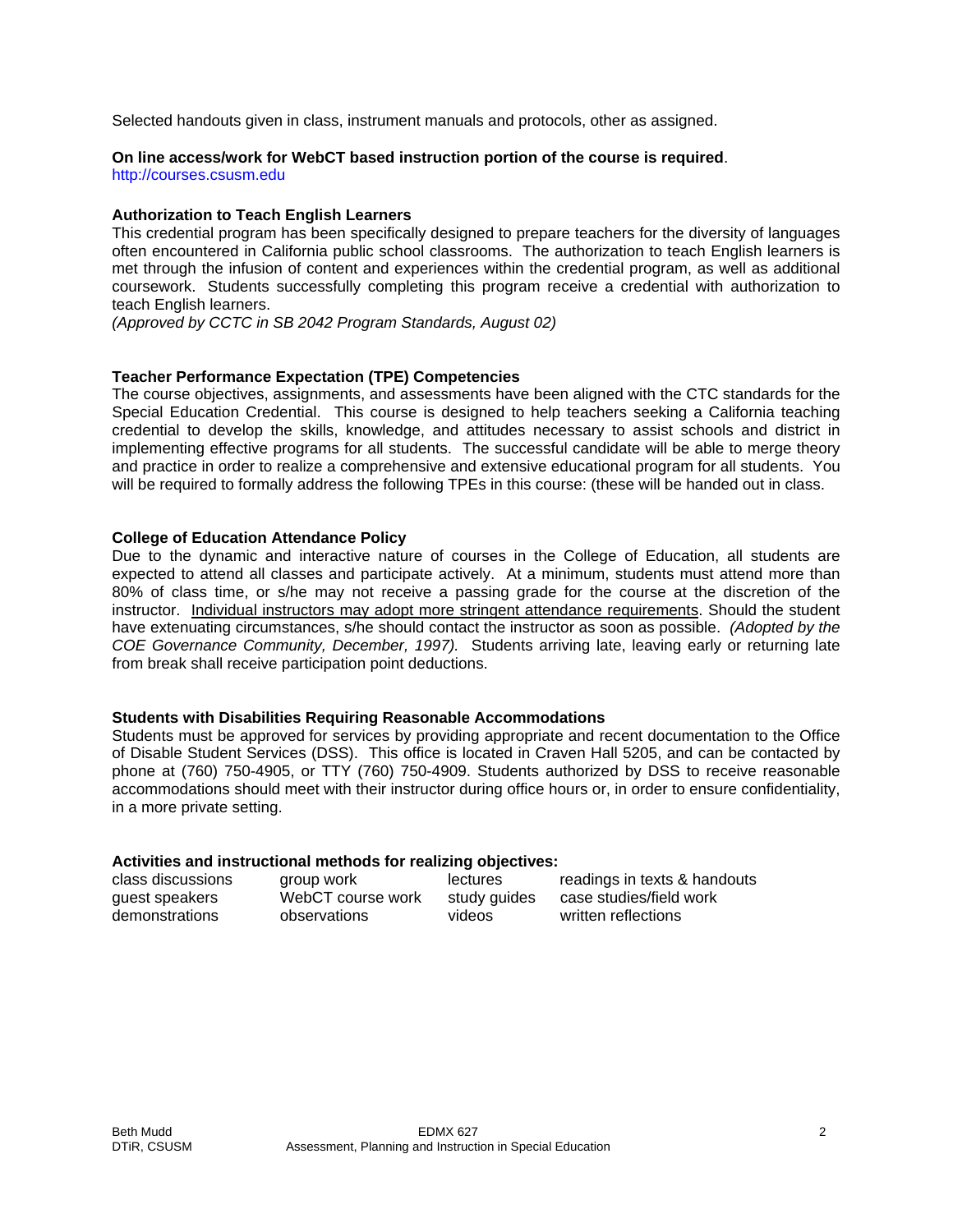# **Evaluation of attainment of these knowledge bases and skills:**

Attendance & punctuality professionalism participation in class

eco development maps and collaborative activities study quide responses assessment outcomes role play performance enthusiasm for the work case study work instrument faire and forms M/S field work/reflection

# **COURSE OBJECTIVES:**

# **1.0 Observation Skills**

- 1.1 Direct observations in informal situations
- 1.2 Using checklists and various observation formats to record observational data
- 1.3 Observation for one day in a setting serving learners with moderate/severe (M/S) disabilities with a field report requirement.

# **2.0 Record Keeping**

- 2.1 Maintaining a checklist/timelines for the assessment process
- 2.2 Employing competency checklists
- 2.3 Keeping anecdotal records
- 2.4 Utilizing IEP and ITP forms
- 2.5 Utilizing referral and planning for assessment forms
- 2.6 Recording and submitting observation notes according to format provided for the M/S field observation.

# **3.0 Assessment Techniques**

- 3.1 Evaluating various commercially available assessment instruments.
- 3.2 Administering, scoring and interpreting commonly used formal measures (standardized, norm-referenced)
- 3.3 Using informal assessment methods (e.g., criterion-referenced, curriculum-based)
- 3.4 Assessing student work in the classroom (setting criteria, mastery learning, records, work sampling)
- 3.5 Using assessments for specific populations
- 3.6 Using supplementary norm tables
- 3.7 Using authentic assessment approaches (performance-based, rubrics, portfolios)

# **4.0 Nondiscriminatory Testing**

- 4.1 Structuring the assessment environment
- 4.2 Scheduling assessment sessions
- 4.3 Evaluating and selecting assessment instruments
- 4.4 Selecting and preparing assessment materials
- 4.5 Ensuring parental participation in reporting of student performance

# **5.0 Writing Case Reports**

- 5.1 Gathering and reporting background information
- 5.2 Using a structured format for reporting
- 5.3 Reporting interactions with the child
- 5.4 Reporting the child's approach to tasks and learning styles
- 5.5 Using clinical judgment in interpreting results
- 5.6 Summarizing overall finding regarding a child
- 5.7 Making recommendations for interventions

# **6.0 Generating IEPs**

- 6.1 Summarizing current levels of functioning
- 6.2 Identifying long-range goals and short-term objectives
- 6.3 Completing sections of an IEP and ITP
- 6.4 Adapting the IEP as a parallel curriculum for students under IDEA
- 6.5 Ensuring parent participation and observation of rights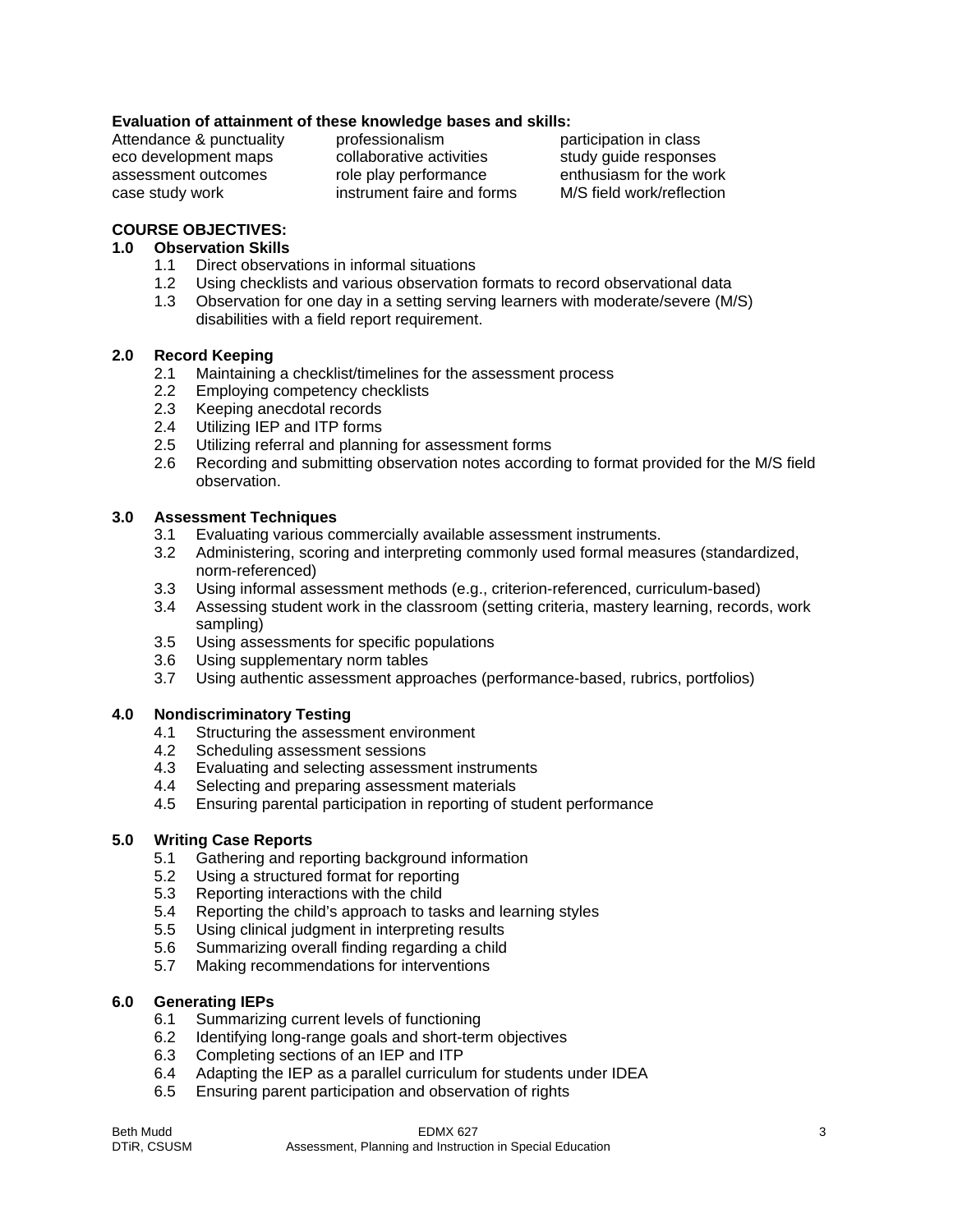# **7.0 Best Educational Practice into Teaching**

- 7.1 Demonstrating knowledge of general education curriculum, & California Frameworks
- 7.2 Refining a personal philosophy of education
- 7.3 Empowering students as instructors, advocates, and decision makers
- 7.4 Using formal and informal cooperative group learning structures
- 7.5 Using thematic approaches in instruction
- 7.6 Incorporating authentic assessment into lessons
- 7.7 Adapting lessons for individual learners using differentiated & sheltered instruction

### **8.0 Collaborative Interdisciplinary Teaming and Creative Problem Solving**

- 8.1 Demonstrating the effective use of collaborative teaming principles to
	- a) develop lessons, IEPs and ITPs, assessment plans and reports; curriculum, classroom management plans;
	- b) problem solve curricular, instructional, and emotional or behavioral mismatches for students, and
	- c) guide other instructional and special education related decision making
- 8.2 Facilitating a planning meeting for a student eligible for special education or being considered for specialized support services
- 8.3 Differentiating the roles of various interdisciplinary team members and soliciting and utilizing diverse expertise of team members
- 8.4 Applying various approaches to problem solving and conflict resolution

# **PROFESSIONAL AND ADMINISTRATIVE REQUIREMENTS**

- 1. Attend all class sessions. Please call the instructor when you are unable to attend class or if you must be late. It is the policy of the CSUSM College of Education that any student who misses 20% or more of class time, field experiences, or class sessions may not receive a passing grade for the course. If you miss two class sessions or are late (or leave early) more than three sessions, you cannot receive a grade of "A". If you miss three class sessions, your highest possible grade is a "C+". Should you have extenuating circumstances, contact the instructor as soon as possible.
- 2. Use "Person-first" language (e.g., "Student with Down Syndrome" rather than "Down Syndrome student;" "Johnny who happens to have Down Syndrome" rather than "My Down Syndrome student") must be used throughout all written and oral assignments and discussions.
- 3. Word-process all written documents. **Keep a copy of all of your work**. Proof of completion of all assignments is the responsibility of the student. Keep these records until you have received your grade. Also, you will want these copies for your records and for potential future use as professional portfolio entries.
- 4. Complete and hand in all assignments on the due dates for full credit. If you have extraordinary circumstances that impact completion of your assignments, please inform the instructor(s). Any time that you have questions or concerns, please contact the instructor(s) immediately.
- 5. Participate in class discussions and group activities and demonstrate positive interpersonal skills with classmates and guests. Participation points are assigned on the basis of participation, collegiality, collaborative effort, and professionalism in interactions with fellow students and the instructors and guest lecturers. **Professional behavior is required at all times including respect for the instructor and all other classmates in class, in the field, and in all postings to the WebCT discussion board and within the course mails**.
- 6. **Responsibility for obtaining handouts is that of the student**. If you are to miss class, be sure to select a class "buddy" to ensure that you receive handouts and information when you must miss class. You may wish to have the following: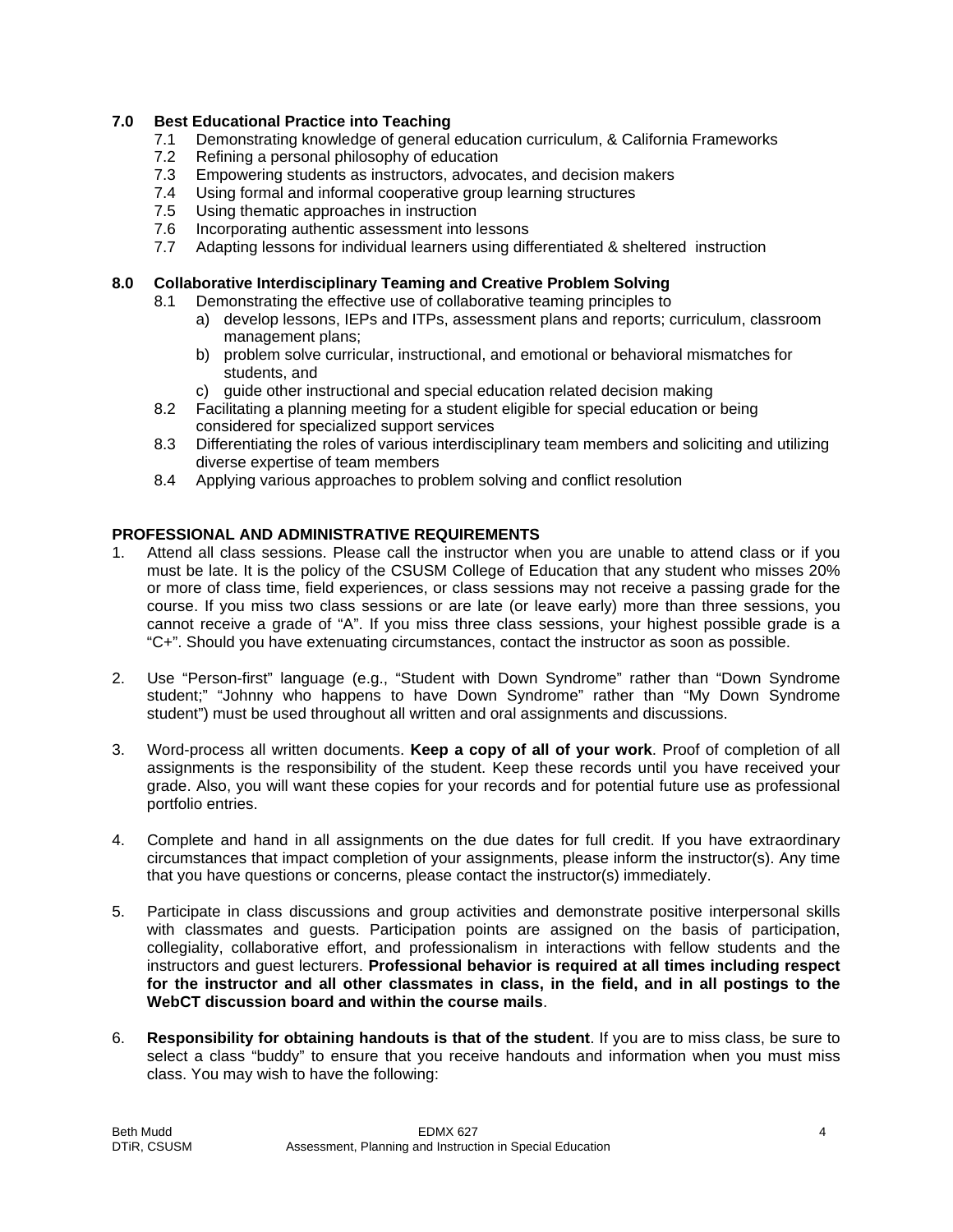# **7. Buddy:** Telephone, e-mail address, Fax number. **Obtaining missed handouts is the responsibility of the student, get a buddy!**

- **8.** If you lose your handouts, you must copy one from a classmate, the copy budget of the COE is extremely limited. TAKE ONLY ONE HANDOUT, the exact number is run, with no extras.
- **9. No Late Work is Accepted:** I do not accept late work. This includes assignments required in hard copy, as well as those to be posted to the discussion board in WebCT, or submitted online in WebCT using the assignments tool.
- **10. I do not accept assignments sent by e-mail attachment.** Due to the large number of emails I receive in our classes I will not accept e-mail attachments of work that is due in hard copy in class.

**NOTE:** If you have extenuating circumstances in your life, contact the instructor about missed classes or late work due to extreme circumstances.

#### **GRADING STANDARDS:**

**(See also descriptors after each assignment listed above in the course requirements)** 

| A  | 93-100%    | А- | $90 - 92%$ |
|----|------------|----|------------|
| B+ | $87 - 89%$ | в  | 83-86%     |
| в- | 80-82%     | C+ | 77-79%     |

#### **GRADING RUBRICS:**

#### **Criteria for Grading Student Performance in this Course:**

A (Excellent): Performance at the highest level, showing sustained excellence in meeting all course objectives and requirements and exhibiting an unusual degree of intellectual initiative.

B (Good): Performance at a high level, showing consistent and effective achievement in meeting course objectives and requirements.

C (Satisfactory): Performance at an adequate level, meeting the basic objectives and requirements of the course.

#### **NOTE: The minimum acceptable grade for a course in the sequence of professional education courses is C+, and a B average must be maintained.**

#### **Criteria for Grading Assignments:**

A (93%) Outstanding work on assignment, excellent syntheses of information and experiences, great insight and application, and excellent writing,

B (83%) Completion of assignment in good form with good syntheses and application of information and experiences, writing is good,

C (73%) Completion of assignment, adequate effort, and adequate synthesis of information and application of information and experiences, writing is adequate.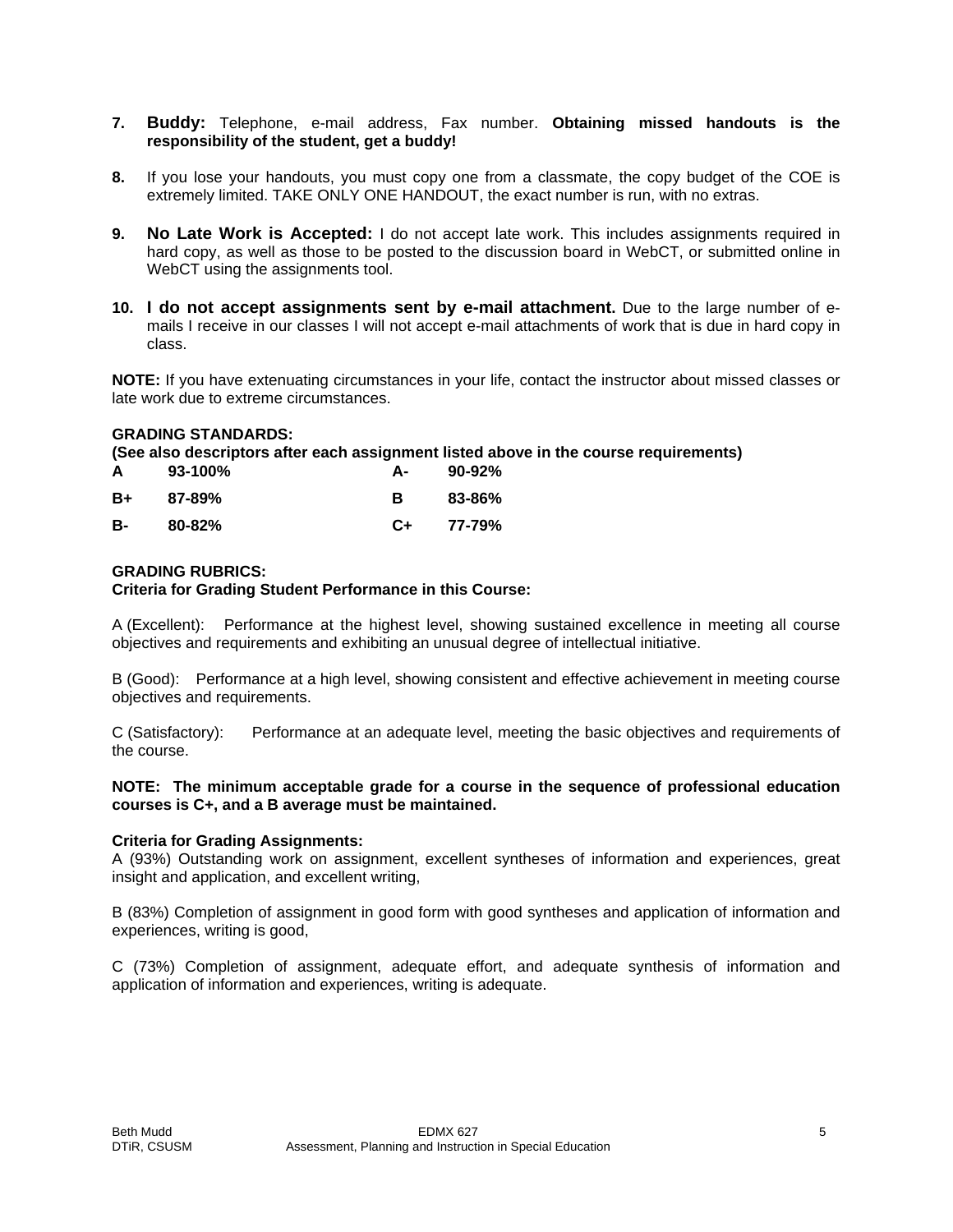#### **COURSE REQUIREMENTS:**

# **Please note the College of Education Attendance policy stated on the first page of this syllabus.**

The CSUSM College of Education, which has an attendance policy that mandates a minimum attendance of 80% of class sessions, requires these guidelines. Please inform your instructors in advance of any extenuating attendance circumstances.

# **Participation (10 point maximum per class X 12 Face-to-Face classes =120 points)**

Regular, punctual attendance it is critical and expected in the teaching profession. Because this class is participatory in nature, the experiences and discussions are difficult to recreate. Additionally, it is important that each class member have the opportunity to exhibit collaborative teaming and participatory behavior. To reinforce our commitment to developing interpersonal skills, students are expected to arrive on time; return from break on time; stay for all of the class; and fully participate and cooperate with classmates, instructors, and guests. A class participant who arrives late, departs early, or engages a "non-collaborative" behavior will receive less than the maximum points for that given class

#### **Criteria for Grading Participation**:

Participation points will be assigned on the following criteria: professional behavior and interactions with the professor and class mates at all times, collaborative cooperation in all labs, classes, and group assignments; enthusiasm for the content and activities; respect for the speakers; patience and flexibility with the technology; appropriate use of the lab, hardware and software. Respect for the lab environment and equipment, e.g. absolutely not food or drink in the lab.

#### **All University Writing Requirement**

Every course at the university must have a writing requirement of at least 2500 words. This requirement is met via the WebCT discussion board requirement, the full case study assignment and the moderatesevere field work report.

#### **CSUSM Academic Honesty Policy**

"Students will be expected to adhere to standards of academic honesty and integrity, as outlined in the Student Academic Honesty Policy. All written work and oral assignments must be original work. All ideas/materials that are borrowed from other sources must have appropriate references to the original sources. Any quoted material should give credit to the source and be punctuated with quotation marks.

Students are responsible for honest completion of their work including examinations. There will be no tolerance for infractions. If you believe there has been an infraction by someone in the class, please bring it to the instructor's attention. The instructor reserves the right to discipline any student for academic dishonesty in accordance with the general rules and regulations of the university. Disciplinary action may include the lowering of grades and/or the assignment of a failing grade for an exam, assignment, or the class as a whole."

#### **ASSIGNMENT DESCRIPTIONS:**

#### **Ecological Design/map (10) and reflective paper (20): (individual, 30 points total)**.

 We will learn about Bronfenbrenner's work on systems theory of development across the life span and understanding children/learner behaviors. During this process each student will create an individual eco map (a small square of poster board) of their own to contribute to a class quilt. Examples of past cohort quilts will be shared. This is an individual creative assignment. You will write a two-three page paper explaining your eco map and share your quilt square in class. This provides an introduction to an example of a more authentic assessment procedure.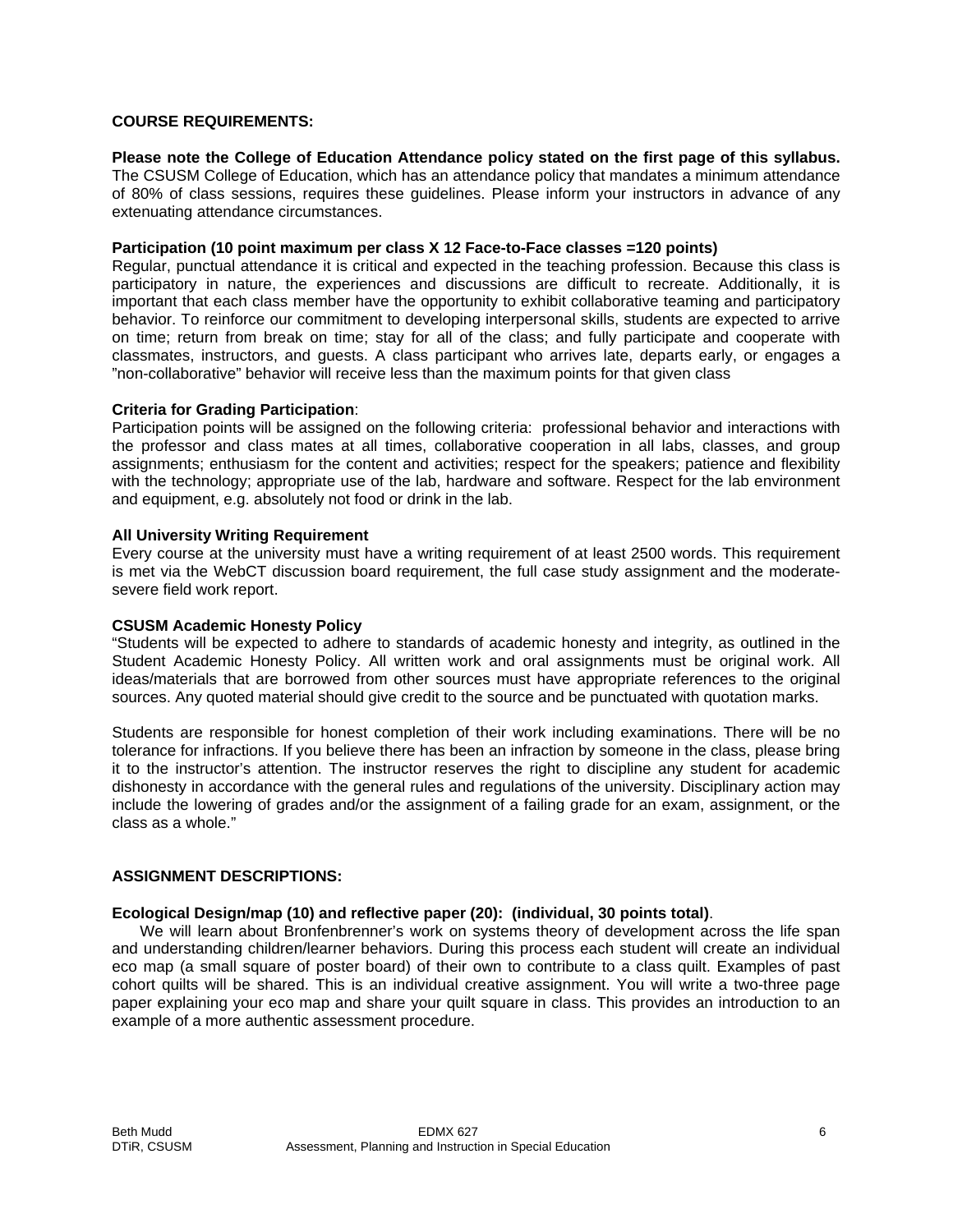#### **Practice Administration of the Woodcock Johnson III: (individual, 25 points)**

 Requirement is to practice administering the WJIII to a family member or friend outside of class**. This may not be done on a child in special ed in the schools as districts do not like practice assessment to be done as the children are already tested so often.** The written report format is attached to the syllabus.

#### **Instrument review and Instrument Faire: (individual, 30 points)**

 Grade is based upon the quality of Instrument Review with copies to share in class (20) Participation in the Instrument Faire is required (10 points, no make-ups, no points if you do not bring instrument/handouts the night of the faire).

Each student will review an instrument and write a guide for use and interpretation. We will have an instrument fair. The student must find a **commercially available instrument** to share in class. A sign up list for the instruments will be provided early in the semester. The night of the Instrument Faire, we will have presentations on the instruments, compiles all handouts. There will be no make-ups for missing this class.

# **Curriculum Planning (in class group work: 20 points, make-ups will not receive full points)**

 You will receive information on how to adapt core curriculum so that it remains parallel with rather than divergent from the state frameworks and district curricula. This assignment will involve examination of a content area in the state standards based curriculum with activities and materials for the general education classroom.

#### **Rubrics Design: (in class group work: 20 points, make-ups will not receive full points)**

 Rubrics provide one important of teacher designed assessment, and more authentic assessment techniques for evaluating student work. We will do this assignment in class. Attendance is required for full points.

# **Moderate-Severe Field Work and Reflection: (individual, 50 points)**

 Field work: visitation in a class providing services to student with moderate – severe disabilities for 3 – 6 hours. The format for writing up the field work is provided. If you currently work in a moderate-severe setting, then you may get approval from Dr. parsons to use a mild-moderate setting.

#### **Assessment Case Study (individual, 120 points)**

#### **Includes: Observation for Assessment, Individual Assessment Case Study write up, IEP Preparation Plan, and completed Special Factors Form. University risk forms and parent permission forms are also required.**

 Each participant will select a learner in his or her classroom to study. This learner must be a child who is eligible for special education or who is being referred for an initial assessment for consideration for special education services. You will provide background information based upon observations, administer three (if possible) formal assessments, provide student work samples, and interview the parents/guardians (as allowed), and interview the child's teacher. This assignment includes an observation for assessment, the case write up, and a Preparation for the IEP Meeting Plan with completed Special Factors Form for the child assessed. A format for this assignment will be handed out in class. **Do not begin this case study work until you have received approval from Dr. Parsons for your assessment and case study plan**. **All information is kept strictly confidential, use a pseudonym, you must have parental permission before beginning this case study.** 

#### **WebCT assignments: 130 points**

 This course is web enhanced. No late postings will be accepted. There will be four WebCT sessions (100 points), two of these class sessions will be completely on line, and we will not be face to face on those nights. Check your course schedule for these dates. Your course reflection (30 points) will be submitted via WebCT using the assignments tool.

### Assignments **Points**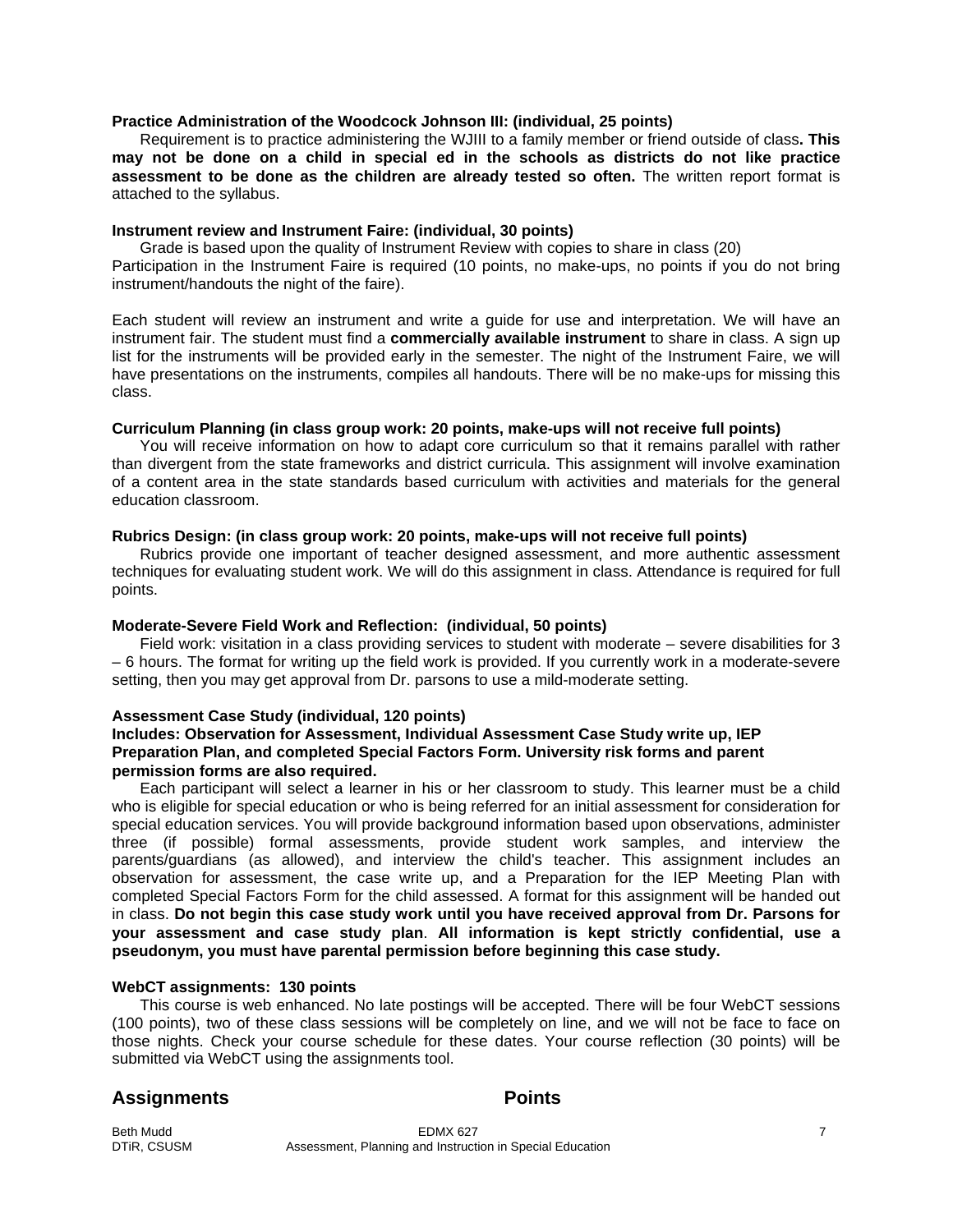| Participation (10 X 13 *F to F sessions)                                                                                                                                                 | 130 (15 class meetings including two online) |
|------------------------------------------------------------------------------------------------------------------------------------------------------------------------------------------|----------------------------------------------|
| Eco Map for Class Quilt with report                                                                                                                                                      | 30                                           |
| <b>Practice Administration of WJIII</b>                                                                                                                                                  | 25                                           |
| <b>Instrument review and Share Fair</b><br>Review Paper with copies to share (20)<br>Attendance and sharing at Faire (10)<br>You must bring the instrument and<br>the handouts to class! | 30                                           |
| <b>Curriculum Planning (in class)</b>                                                                                                                                                    | 20                                           |
| <b>Rubrics Workshop (in class)</b>                                                                                                                                                       | 20                                           |
| <b>Moderate-Severe Field Work &amp; Reflection</b>                                                                                                                                       | 50                                           |
| <b>Assessment Case Study:</b>                                                                                                                                                            | 120                                          |
| Observation for Assessment 25<br>Case Report 40<br><b>IEP Preparation 25</b><br>Special Factors Form 15<br>Permission form from parent 15                                                |                                              |
| <b>Web Based Components of the Course</b><br>Discussion Board four WebCT sessions 100<br>Note: two of these will take the place of<br>Face to Face meetings, check the schedule!         | 130                                          |
| <b>Course Reflection</b><br><b>TOTAL:</b>                                                                                                                                                | 30<br>555                                    |

**\*F to F = Face to face on campus**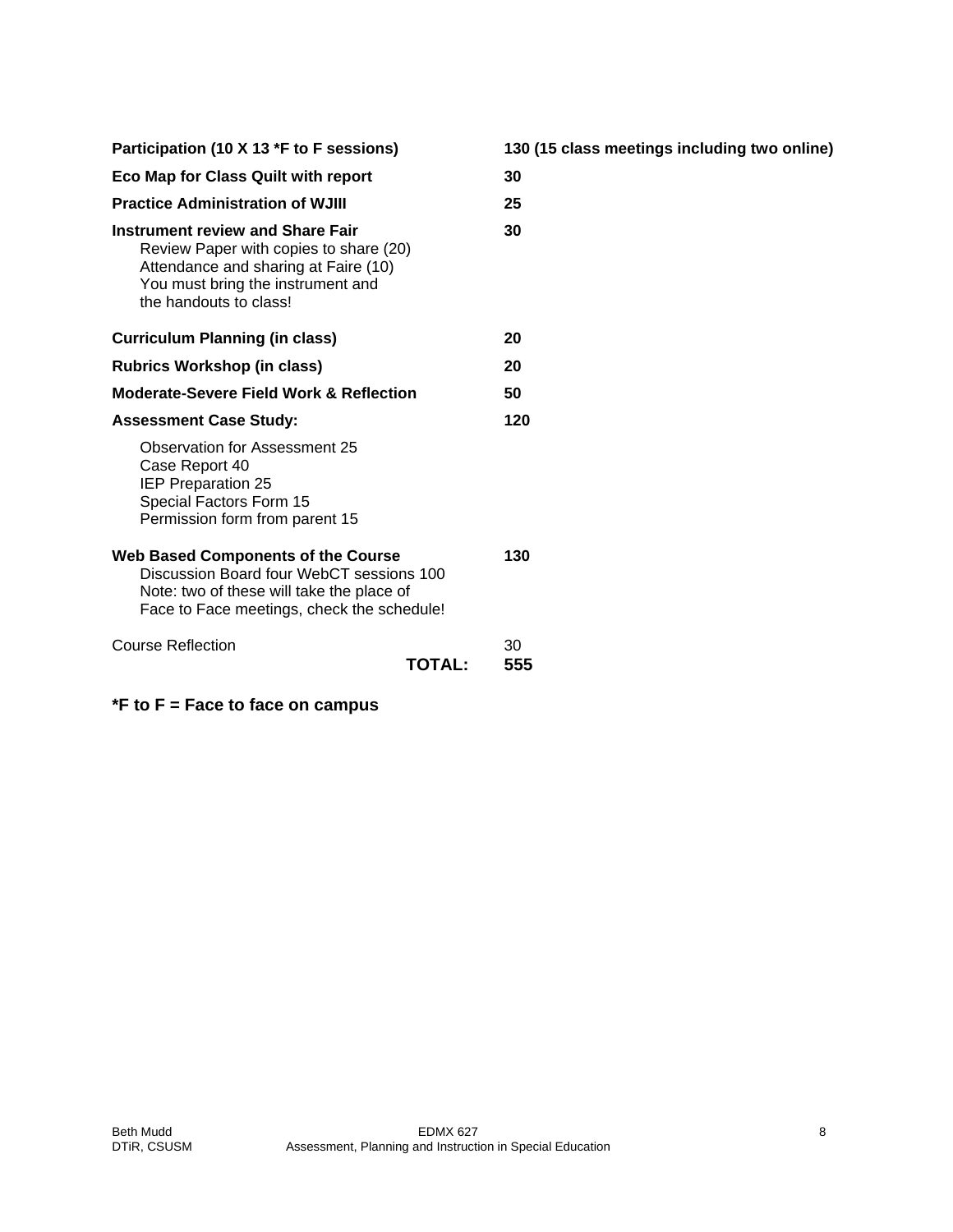# **Course Meeting Schedule EDMX 627**

# **The schedule of topics and assignment due dates will be handed out the first night of class.**

#### **Purchase your text book before the first night of class and bring it to class with you:**

Cohen, L. G., & Spenciner, L.J., (2002). *Assessment of children and youth, second edition*. New York: Longman. This is available in the Cal State San Marcos bookstore.

#### **WebCT portion of EDMX 627.**

This course will be web enhanced. You will be able to access the course on the first day of class if you are registered and have paid your fees. Be sure to log into the course to check the Home Page (which I use as a message board) and your course mail for messages. You may begin your work by posting your introduction! Two of the four WebCT sessions will replace face to face class meetings, you will not come to campus. The other two will be in addition to and in preparation for face to face meetings on campus. CHECK YOUR COURSE SCHEDULE CAREFUYLLY!

**Bound Reader for EDMX 627:** the reader will not be ready until the first week of class. I will send out a course mail, and post a note on the course Home Page when it is ready. Check the Home Page and your Course Mail for messages at least weekly throughout this course.

The Bound Reader is: Parsons, S. and Mudd, B. (2005**)** EDMX 627: Assessment, Planning and Instruction.

The Bound Reader, when ready, will be available at Copy Serve in San Marcos. (760) 599-9923 **Directions to Copy Serve:** 

Copy Serve, 754 South Rancho Santa Fe Blvd in the shopping center where Citi Bank is located. Enter the first driveway off San Marcos Blvd. just west of Rancho Santa Fe Rd. and the Citibank, turn right in this drive and make an immediate left. The store faces San Marcos Blvd.